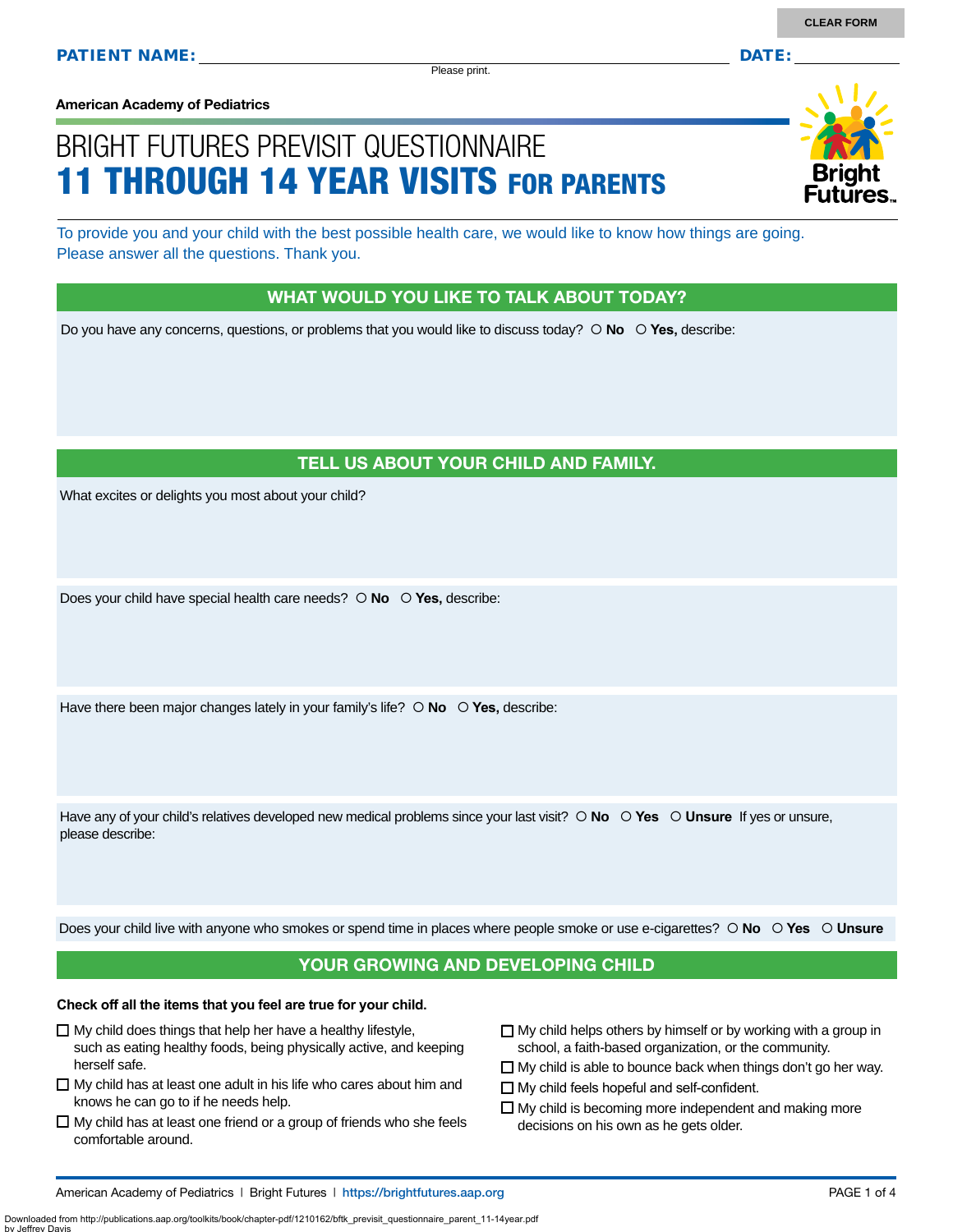### 11 THROUGH 14 YEAR VISITS FOR PARENTS

#### RISK ASSESSMENT

| Anemia                                                      | Does your child's diet include iron-rich foods, such as meat, iron-fortified cereals, or beans?                                                                                                                                | O Yes         | O No  | O Unsure |
|-------------------------------------------------------------|--------------------------------------------------------------------------------------------------------------------------------------------------------------------------------------------------------------------------------|---------------|-------|----------|
|                                                             | Has your child ever been diagnosed with iron deficiency anemia?                                                                                                                                                                | O No          | O Yes | O Unsure |
|                                                             | Does your family ever struggle to put food on the table?                                                                                                                                                                       | $\bigcirc$ No | O Yes | O Unsure |
|                                                             | If your child is female, does she have excessive menstrual bleeding or other blood loss?                                                                                                                                       | O No          | O Yes | O Unsure |
|                                                             | If your child is female, does her period last more than 5 days?                                                                                                                                                                | O No          | O Yes | O Unsure |
| <b>Dyslipidemia</b>                                         | Does your child have parents, grandparents, or aunts or uncles who have had a stroke or<br>heart problem before age 55 (males) or 65 (females)?                                                                                | O No          | O Yes | O Unsure |
|                                                             | Does your child have a parent with an elevated blood cholesterol level (240 mg/dL or higher)<br>or who is taking cholesterol medication?                                                                                       | O No          | O Yes | O Unsure |
| <b>Hearing</b>                                              | Do you have concerns about how your child hears?                                                                                                                                                                               | $\bigcirc$ No | O Yes | O Unsure |
| Oral health                                                 | Does your child's primary water source contain fluoride?                                                                                                                                                                       | O Yes         | O No  | O Unsure |
| <b>Sexually</b><br>transmitted<br>infections/<br><b>HIV</b> | Adolescents who are sexually active are at risk of sexually transmitted infection, including<br>HIV. Adolescents who use injection drugs are at risk of HIV. Are you concerned that your<br>young adolescent might be at risk? | $O$ No        | O Yes | O Unsure |
|                                                             | Is your child infected with HIV?                                                                                                                                                                                               | O No          | O Yes | O Unsure |
| <b>Tuberculosis</b>                                         | Was your child or any household member born in, or has he or she traveled to, a country<br>where tuberculosis is common (this includes countries in Africa, Asia, Latin America, and<br>Eastern Europe)?                       | O No          | O Yes | O Unsure |
|                                                             | Has your child had close contact with a person who has tuberculosis disease or who has had<br>a positive tuberculosis test result?                                                                                             | O No          | O Yes | O Unsure |
| <b>Vision</b>                                               | Do you have concerns about how your child sees?                                                                                                                                                                                | O No          | O Yes | O Unsure |
|                                                             | Does your child have trouble with near or far vision?                                                                                                                                                                          | $\bigcirc$ No | O Yes | O Unsure |
|                                                             | Has your child ever failed a school vision screening test?                                                                                                                                                                     | $\bigcirc$ No | O Yes | O Unsure |
|                                                             | Does your child tend to squint?                                                                                                                                                                                                | $\bigcirc$ No | O Yes | O Unsure |

#### ANTICIPATORY GUIDANCE

#### How are things going for you, your child, and your family?

#### YOUR FAMILY'S HEALTH AND WELL-BEING

| Interpersonal Violence (Fighting and Bullying)                                                      |            |             |               |  |  |
|-----------------------------------------------------------------------------------------------------|------------|-------------|---------------|--|--|
| Are there frequent reports of violence in your community or school?                                 | $O$ No     | O Sometimes | O Yes         |  |  |
| Is your child involved in any of the violence?                                                      | $\circ$ No | O Sometimes | O Yes         |  |  |
| Do you think your child is safe in the neighborhood?                                                | O Yes      | O Sometimes | $\bigcirc$ No |  |  |
| Has your child ever been injured in a fight?                                                        | $\circ$ No | O Sometimes | O Yes         |  |  |
| Has your child been bullied or hurt by others?                                                      | $O$ No     | O Sometimes | O Yes         |  |  |
| Has your child bullied or been aggressive toward others?                                            | $\circ$ No | O Sometimes | O Yes         |  |  |
| Have you talked with your child about violence in dating situations and how to be safe?             | O Yes      | O Sometimes | $\bigcirc$ No |  |  |
| <b>Living Situation and Food Security</b>                                                           |            |             |               |  |  |
| Do you have concerns about your living situation?                                                   | $O$ No     | O Sometimes | O Yes         |  |  |
| Do you have enough heat, hot water, and electricity?                                                | O Yes      | O Sometimes | $\bigcirc$ No |  |  |
| Do you have appliances that work?                                                                   | O Yes      | O Sometimes | $\bigcirc$ No |  |  |
| Do you have problems with bugs, rodents, or peeling paint or plaster?                               | $\circ$ No | O Sometimes | O Yes         |  |  |
| In the past 12 months, did you worry that your food would run out before you got money to buy more? | $O$ No     | O Sometimes | O Yes         |  |  |
| In the past 12 months, did the food you bought not last, and you did not have money to buy more?    | O No       | O Sometimes | O Yes         |  |  |

American Academy of Pediatrics | Bright Futures | https:/[/brightfutures.aap.org](https://brightfutures.aap.org/Pages/default.aspx) | Namerican Academy of PAGE 2 of 4

Downloaded from http://publications.aap.org/toolkits/book/chapter-pdf/1210162/bftk\_previsit\_questionnaire\_parent\_11-14year.pdf by Jeffrey I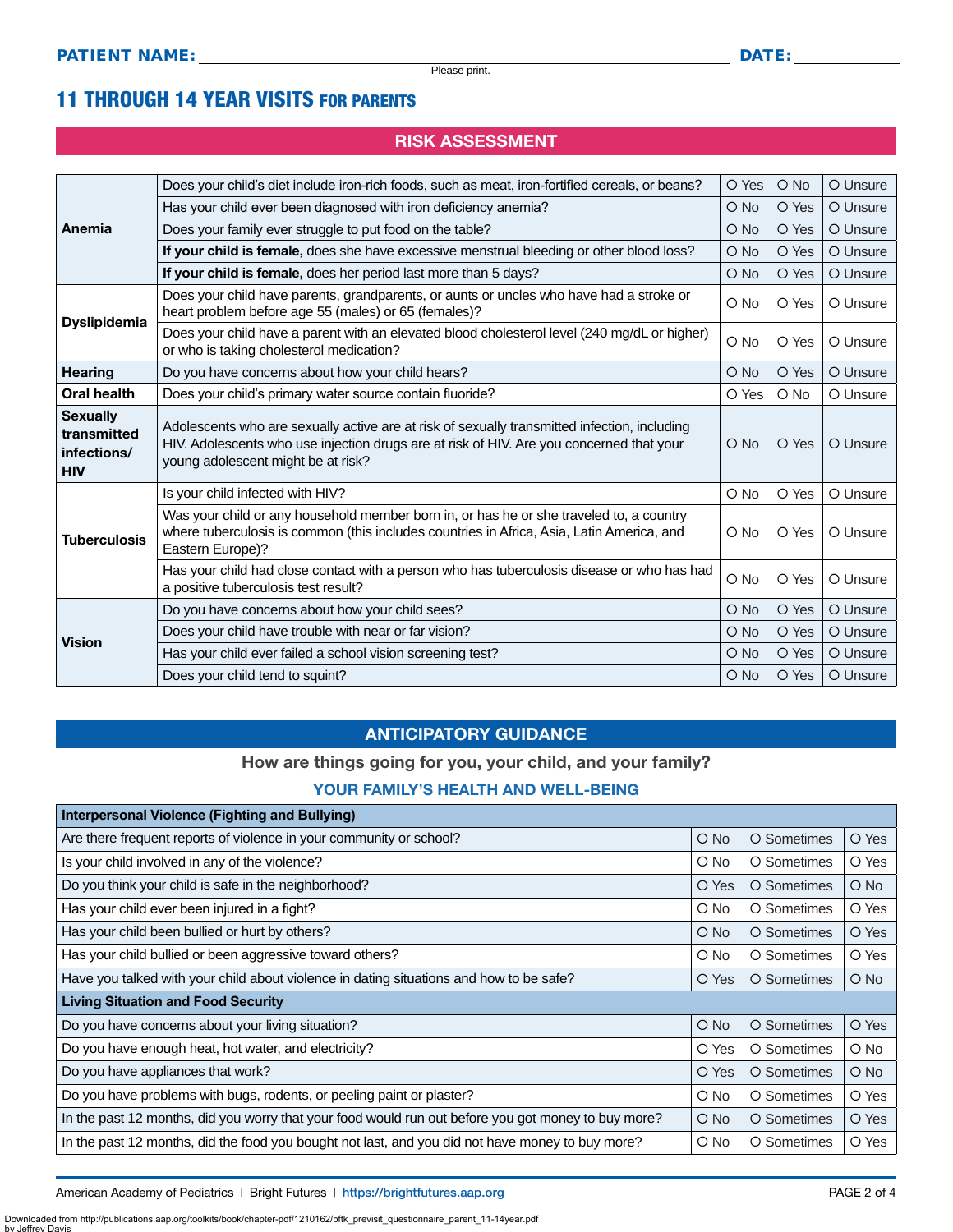### 11 THROUGH 14 YEAR VISITS FOR PARENTS

#### YOUR FAMILY'S HEALTH AND WELL-BEING (*CONTINUED*)

| <b>Alcohol and Drugs</b>                                                     |               |             |               |  |  |  |
|------------------------------------------------------------------------------|---------------|-------------|---------------|--|--|--|
| Is there anyone in your child's life whose alcohol or drug use concerns you? | $O$ No        | O Sometimes | O Yes         |  |  |  |
| <b>Connectedness With Family and Peers</b>                                   |               |             |               |  |  |  |
| Does your family get along well with each other?                             | O Yes         | O Sometimes | $O$ No        |  |  |  |
| Do you take time to talk with your child every day?                          | O Yes         | O Sometimes | O No          |  |  |  |
| Does your family do things together?                                         | O Yes         | O Sometimes | $O$ No        |  |  |  |
| Does your child have chores or responsibilities at home?                     | O Yes         | O Sometimes | O No          |  |  |  |
| Do you have clear rules and expectations for your child?                     | O Yes         | O Sometimes | $O$ No        |  |  |  |
| Do you let your child know when he does something good?                      | O Yes         | O Sometimes | O No          |  |  |  |
| <b>Connectedness With Community</b>                                          |               |             |               |  |  |  |
| Does your child have interests outside of school?                            | O Yes         | O Sometimes | O No          |  |  |  |
| Does your child help others at home, in school, or in your community?        | O Yes         | O Sometimes | O No          |  |  |  |
| <b>School Performance</b>                                                    |               |             |               |  |  |  |
| Is your child getting to school on time?                                     | O Yes         | O Sometimes | $O$ No        |  |  |  |
| Is your child having any problems at school?                                 | O No          | O Sometimes | O Yes         |  |  |  |
| Does your child complete homework on time?                                   | O Yes         | O Sometimes | $O$ No        |  |  |  |
| Has your child missed more than 2 days of school in any month?               | O No          | O Sometimes | O Yes         |  |  |  |
| <b>Coping With Stress and Decision-making</b>                                |               |             |               |  |  |  |
| Does your child worry too much or appear overly anxious?                     | $\bigcirc$ No | O Sometimes | O Yes         |  |  |  |
| Have you discussed ways to deal with stress?                                 | O Yes         | O Sometimes | $\bigcirc$ No |  |  |  |
| Do you help your child make decisions and solve problems?                    | O Yes         | O Sometimes | $O$ No        |  |  |  |

#### YOUR GROWING AND CHANGING CHILD

| <b>Healthy Teeth</b>                                                                                                                             |               |             |               |  |  |
|--------------------------------------------------------------------------------------------------------------------------------------------------|---------------|-------------|---------------|--|--|
| Does your child see the dentist regularly?                                                                                                       | O Yes         | O Sometimes | $O$ No        |  |  |
| Do you have trouble getting dental care?                                                                                                         | O No          | O Sometimes | O Yes         |  |  |
| <b>Body Image</b>                                                                                                                                |               |             |               |  |  |
| Do you have any concerns about your child's nutrition, weight, or physical activity?                                                             | $\bigcirc$ No | O Sometimes | O Yes         |  |  |
| Does your child talk about getting fat or dieting to lose weight?                                                                                | $O$ No        | O Sometimes | O Yes         |  |  |
| <b>Healthy Eating</b>                                                                                                                            |               |             |               |  |  |
| Do you think your child eats healthy foods?                                                                                                      | O Yes         | O Sometimes | O No          |  |  |
| Do you have any difficulty getting healthy food for your family?                                                                                 | O No          | O Sometimes | O Yes         |  |  |
| Do you have any concerns about your child's eating habits or nutrition?                                                                          | $\bigcirc$ No | O Sometimes | O Yes         |  |  |
| Do you eat meals together as a family?                                                                                                           | O Yes         | O Sometimes | $O$ No        |  |  |
| <b>Physical Activity and Sleep</b>                                                                                                               |               |             |               |  |  |
| Is your child physically active at least 1 hour a day? This includes running, playing sports, or doing<br>physically active things with friends. | O Yes         | O Sometimes | $O$ No        |  |  |
| Are there opportunities to safely play outside in your neighborhood?                                                                             | O Yes         | O Sometimes | $\circ$ No    |  |  |
| Do you and your child participate in physical activities together?                                                                               | O Yes         | O Sometimes | $O$ No        |  |  |
| How much time does your child spend on recreational screen time each day?                                                                        |               | hours       |               |  |  |
| Does your child have a TV, computer, tablet, or smartphone in his bedroom?                                                                       | $\bigcirc$ No | O Sometimes | O Yes         |  |  |
| Do you have rules about screen time for your child?                                                                                              | O Yes         | O Sometimes | $O$ No        |  |  |
| Has your family made a family media use plan to help everyone balance time spent on media with other<br>family and personal activities?          | O Yes         | O Sometimes | $O$ No        |  |  |
| Does your child have a regular bedtime?                                                                                                          | O Yes         | O Sometimes | $\bigcirc$ No |  |  |
|                                                                                                                                                  |               |             |               |  |  |

American Academy of Pediatrics | Bright Futures | https:/[/brightfutures.aap.org](https://brightfutures.aap.org/Pages/default.aspx) | Namerican Academy of PAGE 3 of 4